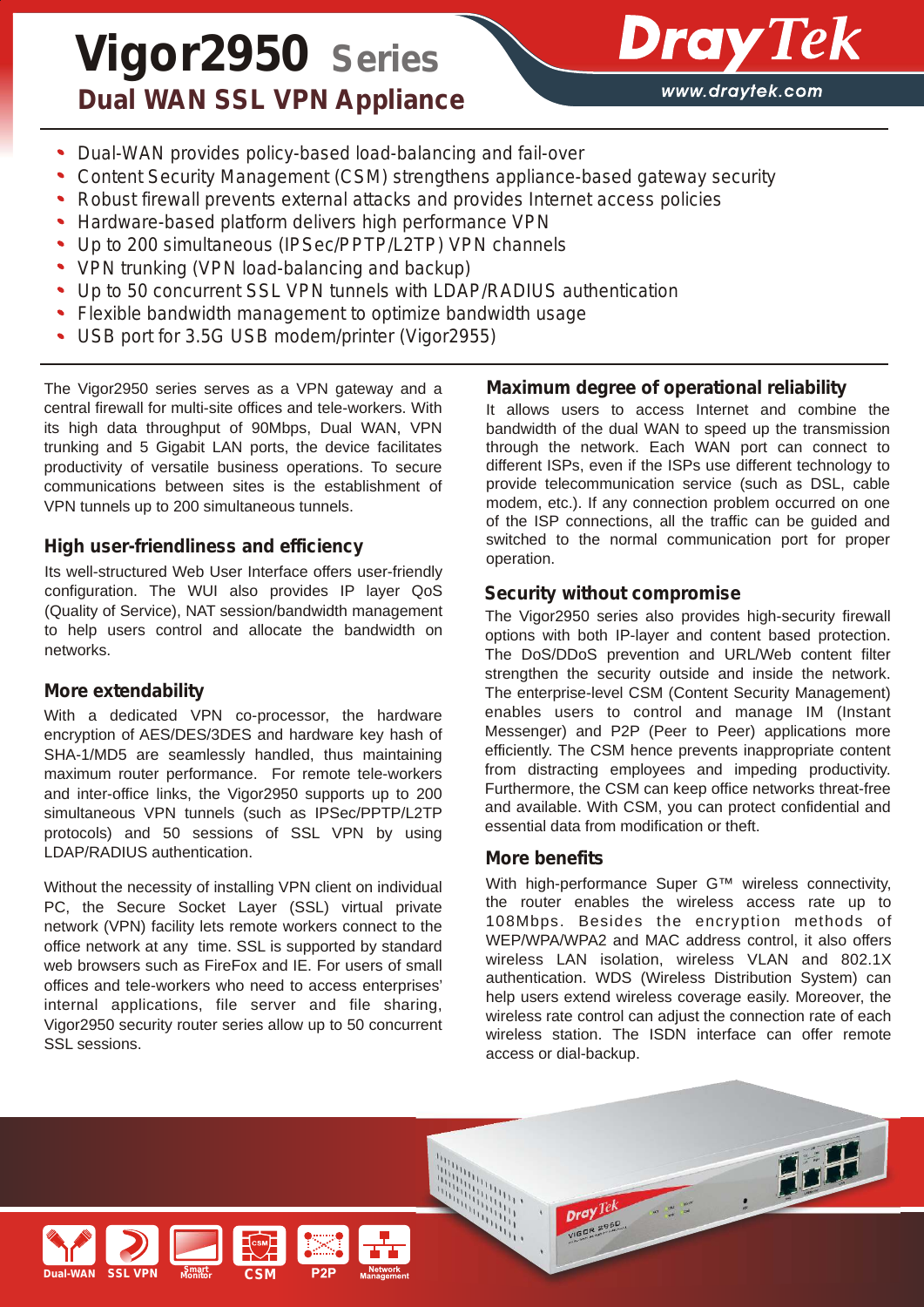

## *VPN Trunking*



*SSL VPN with LDAP/RADIUS authentication*

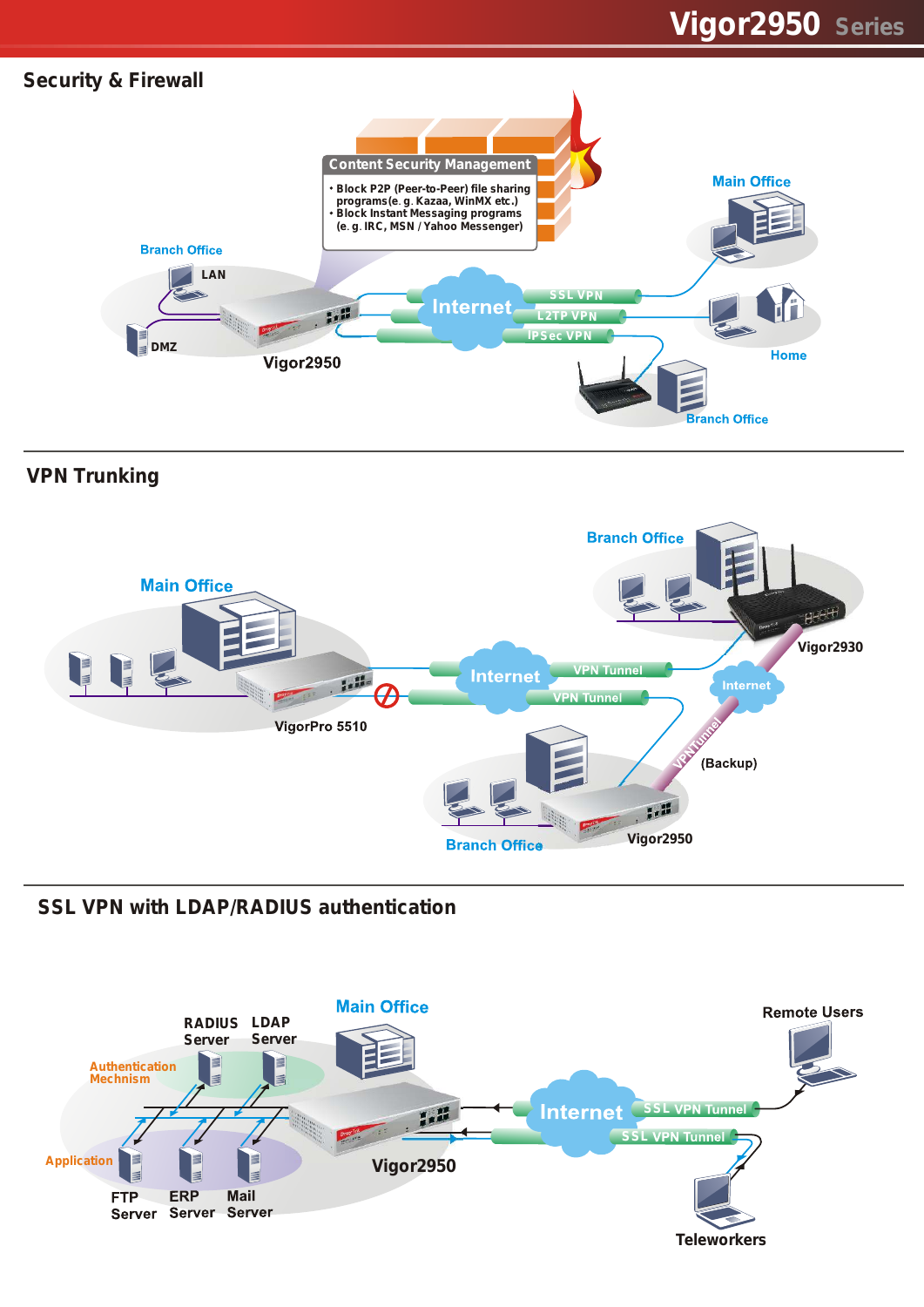## *Vigor2950 Series*

## *Extendability*



## **Vigor2950 Dual WAN**

New DrayOS Version 3 Operating System including new object-based Firewall

| <b>WAN Protocol</b>               |                                                                                                              |  |
|-----------------------------------|--------------------------------------------------------------------------------------------------------------|--|
| <b>Ethernet</b>                   | • PPPoE, PPTP, DHCP client, static IP, L2TP, BPA                                                             |  |
| <b>ISDN</b>                       | · DSS1 (Euro ISDN), PPP, ML-PPP(64/128Kbps)                                                                  |  |
| <b>Dual WAN</b>                   |                                                                                                              |  |
| <b>Outbound Policy Based</b>      | • Allow your local network to access Internet using multiple Internet connections with                       |  |
| <b>Load Balance</b>               | high-level of Internet connectivity availability                                                             |  |
|                                   | • Two dedicated Ethernet WAN ports (10/100Mb/s)                                                              |  |
|                                   | • WAN fail-over or load-balanced connectivity                                                                |  |
| <b>Bandwidth on Demand</b>        | • Service/IP based preference rules or auto-weight                                                           |  |
|                                   |                                                                                                              |  |
| <b>VPN</b>                        |                                                                                                              |  |
| <b>Protocols</b>                  | · PPTP, IPSec, L2TP, L2TP over IPSec                                                                         |  |
| Up to 200 Sessions Simultaneously | • LAN to LAN, remote access (teleworker-to-LAN), dial-in or dial-out                                         |  |
| <b>VPN Trunking</b>               | • VPN load-balancing and VPN backup                                                                          |  |
| <b>SSL VPN</b>                    | • Allow users to use a web browser for secure remote user login tunnel mode, application                     |  |
|                                   | mode, proxy mode                                                                                             |  |
| <b>LDAP</b>                       | • Lightweight directory access protocol. The enterprises use LDAP authentication technology                  |  |
|                                   | to allow administrator, IT personnel and users to be authenticated when trying to access                     |  |
|                                   | company's intranet environment.                                                                              |  |
| <b>VPN Throughput</b>             | $\bullet$ 50Mbps                                                                                             |  |
| <b>NAT-Traversal (NAT-T)</b>      | • VPN over routes without VPN pass-through                                                                   |  |
| <b>PKI Certificate</b>            | • Digital signature (X.509)                                                                                  |  |
| <b>IKE Authentication</b>         | • Pre-shared key; IKE phase 1 aggressive/standard modes & phase 2 selectable lifetimes                       |  |
| <b>Authentication</b>             | • Hardware-based MD5, SHA-1                                                                                  |  |
| <b>Encryption</b>                 | • MPPE and hardware-based AES/DES/3DES                                                                       |  |
| <b>RADIUS Client</b>              | • Authentication for PPTP remote dial-in                                                                     |  |
| <b>DHCP over IPSec</b>            | . Because DrayTek add a virtual NIC on the PC, thus, while connecting to the server via IPSec tunnel, PC     |  |
|                                   | will obtain an IP address from the remote side through DHCP protocol, which is quite similar with PPTP       |  |
| <b>Dead Peer Detection (DPD)</b>  | . When there is traffic between the peers, it is not necessary for one peer to send a keep-alive to check    |  |
|                                   | for liveness of the peer because the IPSec traffic serves as implicit proof of the availability of the peer. |  |
| <b>Smart VPN Software Utility</b> | • Provided free of charge for teleworker convenience (Windows environment)                                   |  |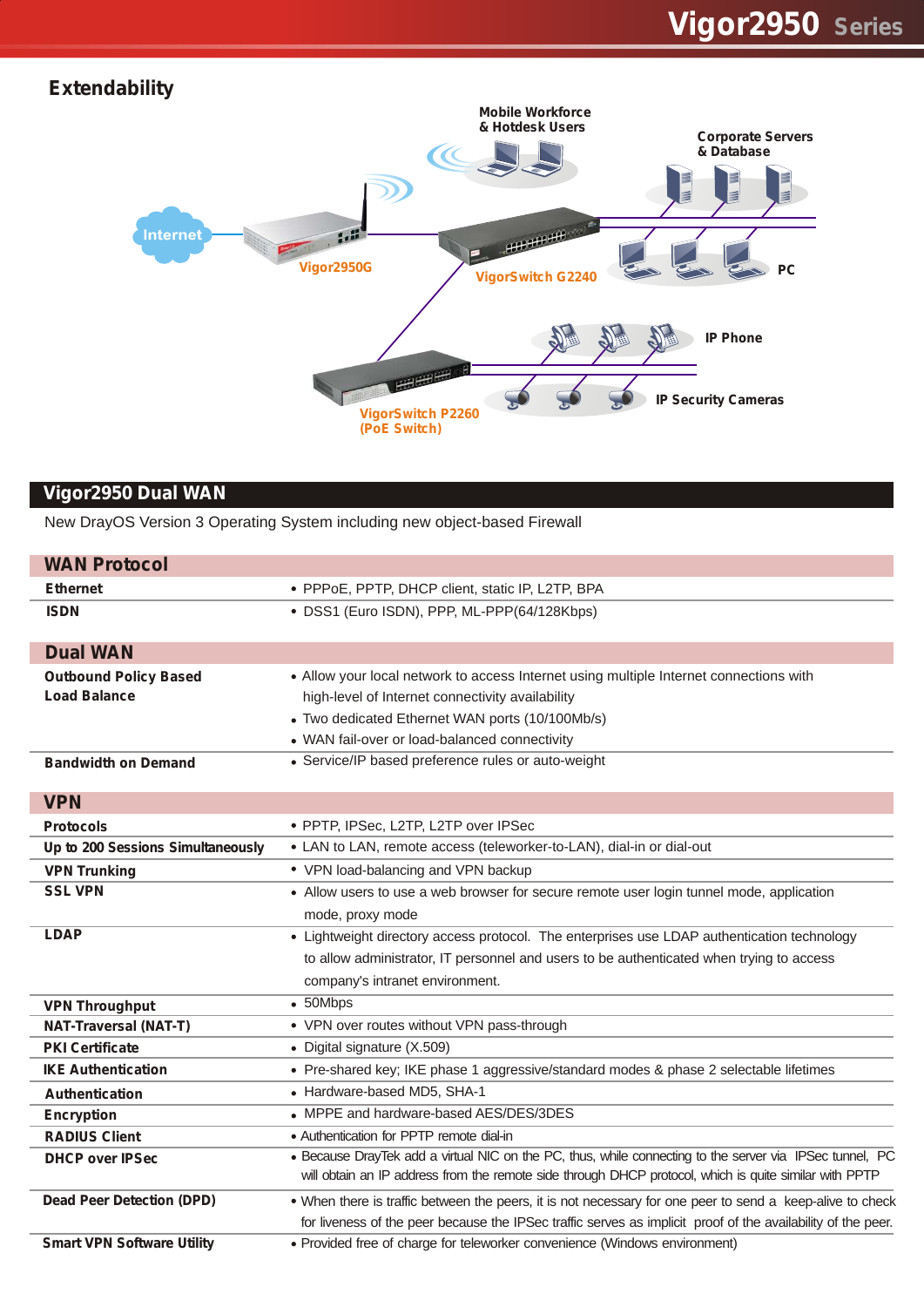| <b>Easy of Adoption</b>                                   | . No additional client or remote site licensing required                                                     |  |  |
|-----------------------------------------------------------|--------------------------------------------------------------------------------------------------------------|--|--|
| Industrial-standard Interoperability                      | • Compatible with other leading 3rd party vendor VPN devices                                                 |  |  |
|                                                           |                                                                                                              |  |  |
| <b>Content Filter</b>                                     |                                                                                                              |  |  |
| <b>URL Keyword Blocking</b>                               | • Whitelist and Blacklist                                                                                    |  |  |
|                                                           | • Java applet, cookies, active X, compressed, executable, multimedia file blocking                           |  |  |
| <b>Web Content Filter</b><br><b>Time Schedule Control</b> | • Dynamic URL filtering database                                                                             |  |  |
|                                                           | • Set rule according to your specific office hours                                                           |  |  |
| <b>Firewall</b>                                           |                                                                                                              |  |  |
| <b>Stateful Packet Inspection (SPI)</b>                   | • Outgoing/Incoming traffic inspection based on connection information                                       |  |  |
| <b>Content Security Management(CSM)</b>                   | • Appliance-based gateway security and content filtering                                                     |  |  |
| <b>Multi-NAT</b>                                          | . You have been allocated multiple public IP address by your ISP. You hence can have a one-to-one            |  |  |
|                                                           | relationship between a public IP address and an internal/private IP address. This means that you             |  |  |
|                                                           | have the protection of NAT (see earlier) but the PC can be addressed directly from the outside world         |  |  |
|                                                           | by its aliased public IP address, but still by only opening specific ports to it (for example TCP port       |  |  |
|                                                           | 80 for an http/web server).                                                                                  |  |  |
| <b>Port Redirection</b>                                   | • The packet is forwarded to a specific local PC if the port number matches with the defined port            |  |  |
|                                                           | number. You can also translate the external port to another port locally.                                    |  |  |
| <b>Open Ports</b>                                         | • As port redirection (above) but allows you to define a range of ports.                                     |  |  |
| <b>DMZ Host</b>                                           | • This opens up a single PC completely. All incoming packets will be forwarded onto the                      |  |  |
|                                                           | PC with the local IP address you set. The only exceptions are packets received in response                   |  |  |
|                                                           | to outgoing requests from other local PCs or incoming packets which match rules in the                       |  |  |
|                                                           | other two methods.                                                                                           |  |  |
|                                                           | The precedence is as follows :                                                                               |  |  |
|                                                           | Port Redirection > Open Ports > DMZ                                                                          |  |  |
| <b>Policy-based IP Packet Filter</b>                      | • The header information of an IP packet (IP or MAC source/destination addresses; source /destination        |  |  |
|                                                           | ports; DiffServ attribute; direction dependent, bandwidth dependent, remote-site dependent                   |  |  |
| <b>DoS/DDoS Prevention</b>                                | • Act of preventing customers, users, clients or other computers from accessing data on a computer.          |  |  |
| <b>IP Address Anti-spoofing</b>                           | · Source IP address check on all interfaces:only IP addresses classified within the defined IP networks      |  |  |
|                                                           | are allowed.                                                                                                 |  |  |
| <b>Object-based Firewall</b>                              | · Utilizes object-oriented approach to firewall policy                                                       |  |  |
| <b>Notification</b>                                       | • E-mail alert and logging via syslog                                                                        |  |  |
| <b>Bind IP to MAC Address</b>                             | • Flexible DHCP with 'IP-MAC binding'                                                                        |  |  |
| <b>WDS Security</b>                                       | . The use of authentication and encryption techniques on a Wireless Distribution System (WDS) link           |  |  |
|                                                           | between compatible access points.                                                                            |  |  |
|                                                           |                                                                                                              |  |  |
| <b>Wireless Access Point</b>                              |                                                                                                              |  |  |
| <b>Wireless VLAN (Wireless LAN</b>                        | • Blocks users in a VLAN from sending traffic directly to each other.                                        |  |  |
| <b>Isolation</b> )<br><b>MAC Address Access Control</b>   | • Authorizes a defined IP user to use WLAN; this is used by the LAN to identify each client uniquely         |  |  |
|                                                           | in order to switch packets correctly.                                                                        |  |  |
| <b>VPN over WLAN</b>                                      | • Create a secure tunnel between wireless client PC and the router, over the existing wireless connection,   |  |  |
|                                                           | thus providing greater security as the traffic between that wireless client and the router is then encrypted |  |  |
|                                                           | and within a private tunnel using IPSec/3DES encryption (or as selected)                                     |  |  |
| 64/128-bit WEP                                            | . WEP (Wireless Encryption Protocol) is a method of data encryption for wireless clients, which makes the    |  |  |
|                                                           | sending of your data over the wireless interface more secure. By default, WEP is turned off on the router.   |  |  |
| <b>Hidden SSID</b>                                        | • Prevent from Wireless sniffing                                                                             |  |  |
| 802.1X Authentication with RADIUS                         | . IEEE standard for port-based network access control. The authenticator acts like a security guard to a     |  |  |
| <b>Client</b>                                             | protected WLAN network.                                                                                      |  |  |
| <b>WPA/WPA2</b>                                           | . An authentication/encryption standard from the WiFi Alliance; WPA is intended to replace WEP               |  |  |
|                                                           | encryption, being considered to be more secure and is a pre-cursor to the eventual                           |  |  |
|                                                           | IEEE 802.11i standard.                                                                                       |  |  |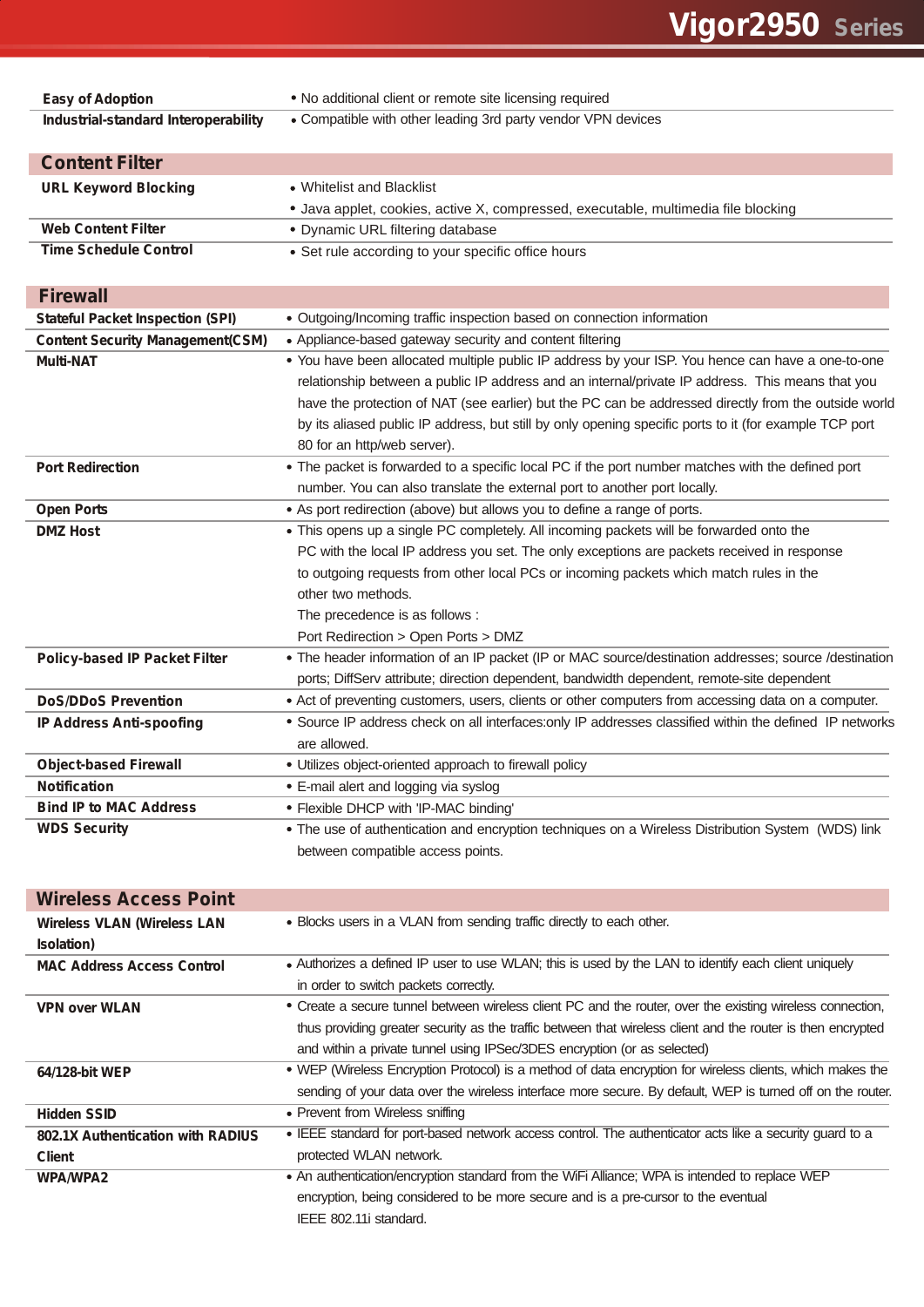| <b>Wireless Distribution System (WDS)</b>         | . Provides bridged traffic between two LANs through air. Extend the coverage of a WLAN                                                   |  |  |
|---------------------------------------------------|------------------------------------------------------------------------------------------------------------------------------------------|--|--|
| <b>AP Discovery</b>                               | . Scan all regulatory channels and find working access points in the neighbourhood. Users will know<br>which channel is clean for usage. |  |  |
| <b>Wireless Rate Control</b>                      | . Manage upload/download rate of each VLAN or station                                                                                    |  |  |
| <b>System Management</b>                          |                                                                                                                                          |  |  |
| <b>Web-based User Interface</b>                   | • Integrated web server for the configuration of routers via Internet browsers with HTTP or HTTPS                                        |  |  |
| (HTTP/HTTPS)                                      |                                                                                                                                          |  |  |
| <b>DrayTek's Quick Start Wizard</b>               | • Let administrator adjust time zone and promptly set up the Internet (PPPoE, PPTP, Static IP, DHCP).                                    |  |  |
| <b>User Administration</b>                        | • RADIUS user administration for dial-in access (PPP/PPTP and ISDN CLIP).                                                                |  |  |
| <b>CLI(Command Line Interface,</b><br>Telnet/SSH) | • Remotely administer computers via the telnet                                                                                           |  |  |
| <b>DHCP Client/Relay/Server</b>                   | • Provides an easy-to configure function for your local IP network.                                                                      |  |  |
| <b>Dynamic DNS</b>                                | . When you connect to your ISP, by broadband or ISDN you are normally allocated an dynamic IP                                            |  |  |
|                                                   | address. i.e. the public IP address your router is allocated changes each time you connect to the ISP.                                   |  |  |
|                                                   | If you want to run a local server, remote users cannot predict your current IP address to find you.                                      |  |  |
| <b>Administration Access Control</b>              | • The password can be applied to authentication of administrators.                                                                       |  |  |
| <b>Configuration Backup/Restore</b>               | • If the hardware breaks down, you can recover the failed system within an acceptable time. Through                                      |  |  |
|                                                   | TFTP, the effective way is to backup and restore configuration between remote hosts.                                                     |  |  |
| <b>Port-based VLAN</b>                            | • Create separate groups of users via segmenting each of the Ethernet ports. Hence, they can or can't                                    |  |  |
|                                                   | communicate with users in other segments, as required.                                                                                   |  |  |
| <b>Built-in Diagnostic Function</b>               | . Dial-out trigger, routing table, ARP cache table, DHCP table, NAT sessions table, wireless VLAN                                        |  |  |
|                                                   | online station table, data flow monitor, traffic graph, ping diagnosis, trace route                                                      |  |  |
| <b>NTP Client/Call Scheduling</b>                 | . The Vigor has a real time clock which can update itself from your browser manually or more                                             |  |  |
|                                                   | conveniently automatically from an Internet time server (NTP). This enables you to schedule the router                                   |  |  |
|                                                   | to dial-out to the Internet at a preset time, or restrict Internet access to certain hours. A schedule can                               |  |  |
|                                                   | also be applied to LAN-to-LAN profiles (VPN or direct dial) or some of the content filtering options.                                    |  |  |
| Firmware Upgrade via TFTP/                        | • Using the TFTP server and the firmware upgrade utility software, you may easily upgrade to the latest                                  |  |  |
| <b>HTTP/FTP</b>                                   | firmware whenever enhanced features are added.                                                                                           |  |  |
| <b>ISDN Remote Maintenance</b>                    | . The system manager can remotely manage the routers through an ISDN remote dial-in with secure                                          |  |  |
|                                                   | call back mechanism.                                                                                                                     |  |  |
| <b>Remote Maintenance</b>                         | . With Telnet/SSL, SSH (with password or public key), browser (HTTP/HTTPS), TFTP or SNMP,                                                |  |  |
|                                                   | firmware upgrade via HTTP/HTTPS or TFTP.                                                                                                 |  |  |
| <b>Wake On LAN</b>                                | • A PC on LAN can be woken up from an idle/stand by state by the router it connects when it                                              |  |  |
|                                                   | receives a special 'wake up' packet on its Ethernet interface.                                                                           |  |  |
| <b>Logging via Syslog</b>                         | • Syslog is a method of logging router activity.                                                                                         |  |  |
| <b>SNMP Management</b>                            | * SNMP management via SNMP V2, MIB II                                                                                                    |  |  |
|                                                   |                                                                                                                                          |  |  |
| <b>Bandwidth Management</b>                       |                                                                                                                                          |  |  |
| <b>Traffic Shaping</b>                            | . Dynamic bandwidth management with IP traffic shaping                                                                                   |  |  |
| <b>Bandwidth Reservation</b>                      | • Reserve minimum and maximum bandwidths by connection based or total data through send/                                                 |  |  |
|                                                   | receive directions                                                                                                                       |  |  |
| <b>Packet Size Control</b>                        | • Specify size of data packet                                                                                                            |  |  |
| <b>DiffServ Codepoint Classifying</b>             | . Priority queuing of packets based on DiffServ                                                                                          |  |  |
| 4 Priority Levels(Inbound/Outbound)               | · Prioritization in terms of Internet usage                                                                                              |  |  |
| <b>Individual IP Bandwidth/Session</b>            | . Define session /bandwidth limitation based on IP address                                                                               |  |  |
| Limitation                                        |                                                                                                                                          |  |  |
| <b>Bandwidth Borrowing</b>                        | • Transmission rates control of data services through packet scheduler                                                                   |  |  |
| <b>User-defined Class-based Rules</b>             | • More flexibility                                                                                                                       |  |  |
| <b>Routing Functions</b>                          |                                                                                                                                          |  |  |
| Router                                            | . IP and NetBIOS/IP-multi-protocol router                                                                                                |  |  |
| <b>Advanced Routing and Forwarding</b>            | . Complete independent management and configuration of IP networks in the device, i.e. individual                                        |  |  |
|                                                   | settings for DHCP, DNS, firewall, VLAN, routing, QoS etc.                                                                                |  |  |